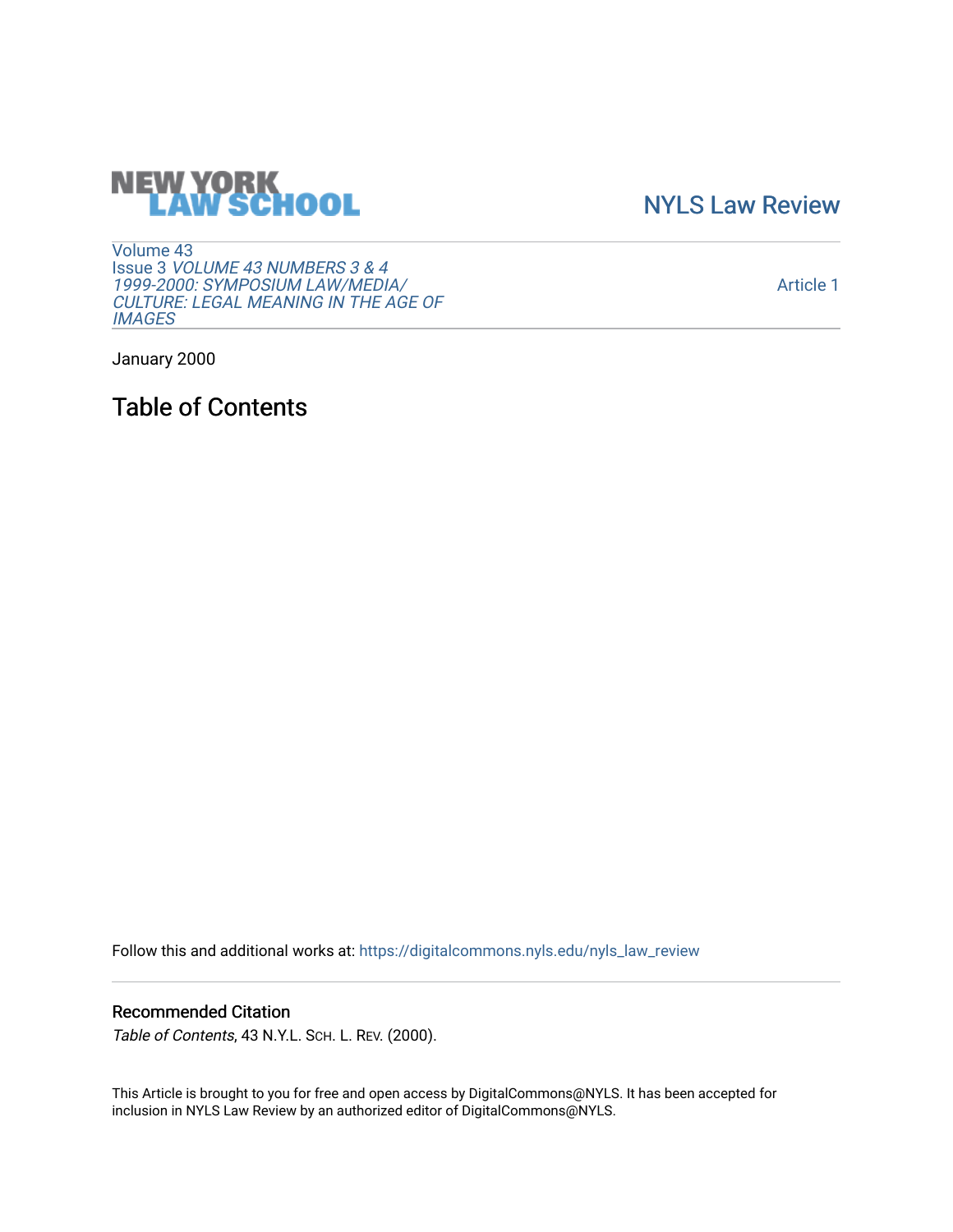## **NEW YORK LAW SCHOOL LAW REVIEW**

© Copyright 1999 *New YorkLaw SchoolLaw Review*

| VOLUME 43                          | NUMBERS 3 & 4                                                   | 1999-2000 |  |
|------------------------------------|-----------------------------------------------------------------|-----------|--|
|                                    | <b>CONTENTS</b>                                                 |           |  |
|                                    | <b>SYMPOSIUM</b>                                                |           |  |
|                                    | LAW/MEDIA/CULTURE:<br><b>LEGAL MEANING IN THE AGE OF IMAGES</b> |           |  |
| FOREWORD                           | Richard K. Sherwin                                              | 653       |  |
| REMARKS                            | Nadine Strossen                                                 | 661       |  |
| <b>VICTIMS' RIGHTS MOVEMENT</b>    | TELEVISION, MELODRAMA, AND THE RISE OF THE                      |           |  |
|                                    | Elayne Rapping                                                  | 665       |  |
| EVIDENCE IN THE RAMSEY MURDER CASE | TRIAL BY MEDIA: DNA AND BEAUTY-PAGEANT                          |           |  |
|                                    | Ann Kibbey                                                      | 691       |  |
| TRIAL OF HARRY THAW                | MEDIA MELODRAMA! SENSATIONALISM AND THE 1907                    |           |  |
|                                    | Martha Merrill Umphrey                                          | 715       |  |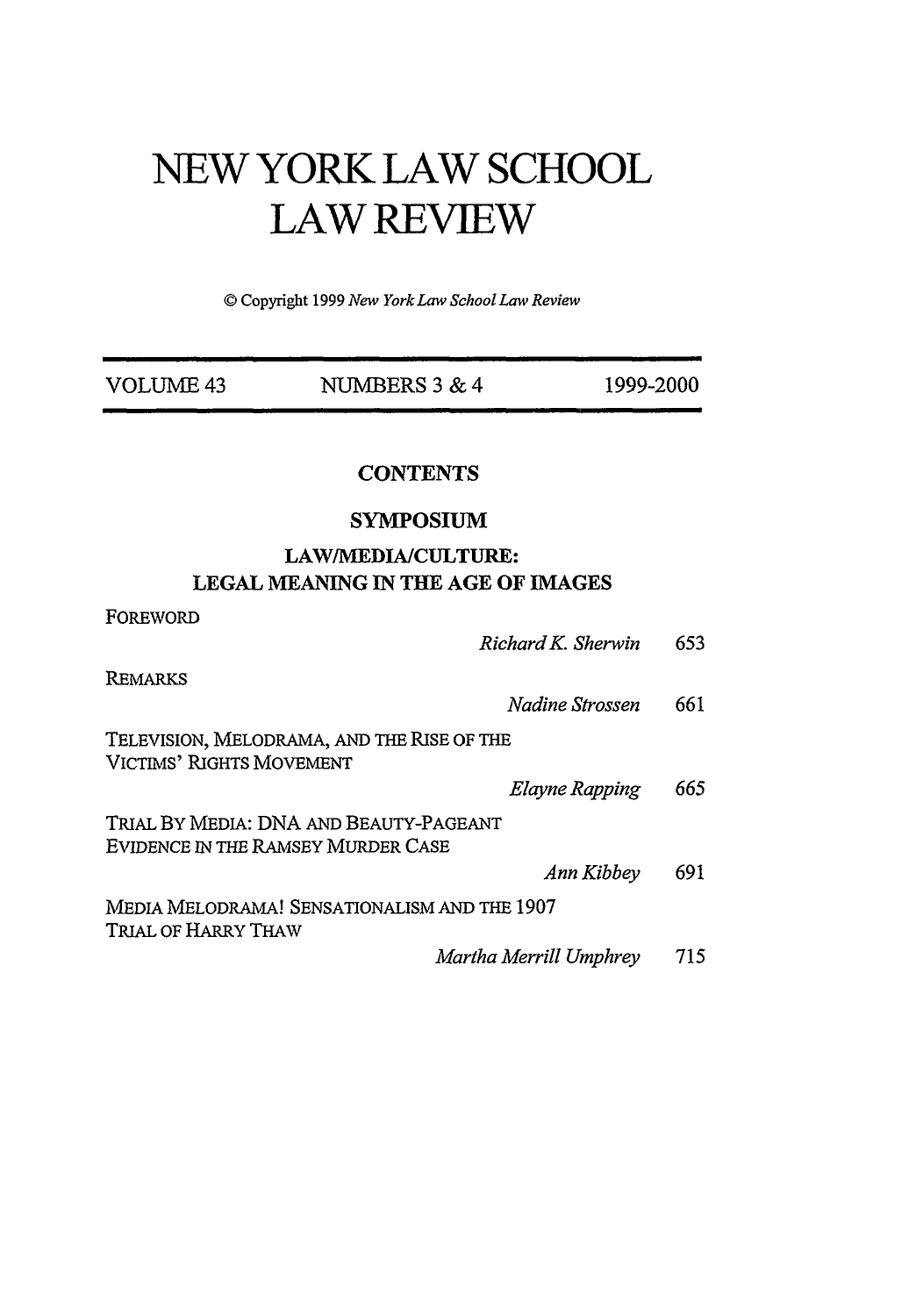| <b>ACCIDENTS AS MELODRAMA</b>                                                                                                                                                                                                                                                                                    |     |
|------------------------------------------------------------------------------------------------------------------------------------------------------------------------------------------------------------------------------------------------------------------------------------------------------------------|-----|
| Neal R. Feigenson                                                                                                                                                                                                                                                                                                | 741 |
| REFLECTIONS ON VISUAL PERSUASION                                                                                                                                                                                                                                                                                 |     |
| <b>Stuart Ewen</b>                                                                                                                                                                                                                                                                                               | 811 |
| THE JURISPRUDENCE OF APPEARANCES                                                                                                                                                                                                                                                                                 |     |
| Richard K. Sherwin                                                                                                                                                                                                                                                                                               | 821 |
| LIVING IN A COPERNICAN UNIVERSE: LAW AND                                                                                                                                                                                                                                                                         |     |
| FATHERHOOD IN A PERFECT WORLD                                                                                                                                                                                                                                                                                    |     |
| <b>Austin Sarat</b>                                                                                                                                                                                                                                                                                              | 843 |
| A SIMPLIFIED APPROACH TO COMPUTER-GENERATED<br><b>EVIDENCE AND ANIMATIONS</b>                                                                                                                                                                                                                                    |     |
| Gregory P. Joseph                                                                                                                                                                                                                                                                                                | 875 |
| LITIGATION PUBLIC RELATIONS: THE PROVISIONAL<br>REMEDY OF THE COMMUNICATIONS WORLD                                                                                                                                                                                                                               |     |
| Deborah A. Lilienthal                                                                                                                                                                                                                                                                                            | 895 |
| FRAMING THE CRIMINAL: TRADE SECRETS OF THE CRIME<br><b>REPORTER</b>                                                                                                                                                                                                                                              |     |
| Andie Tucher                                                                                                                                                                                                                                                                                                     | 905 |
| <b>ARTICLES</b>                                                                                                                                                                                                                                                                                                  |     |
| NEW YORK STATE COURTS: THEIR STRUCTURE,<br><b>ADMINISTRATION AND REFORM POSSIBILITIES</b>                                                                                                                                                                                                                        |     |
| Quintin Johnstone                                                                                                                                                                                                                                                                                                | 915 |
| DISMISSAL OF FEDERAL ACTIONS AND APPEALS UNDER<br>28 U.S.C. §§ 1915(e)(2) AND 1915A(b), 42 U.S.C. §<br>1997e(c) AND THE INHERENT AUTHORITY OF THE<br>FEDERAL COURTS: (A) PROCEDURES FOR SCREENING<br>AND DISMISSING CASES; (B) SPECIAL PROBLEMS POSED<br>BY THE "DELUSIONAL" OR "WHOLLY INCREDIBLE"<br>COMPLAINT |     |
| Michael Zachary                                                                                                                                                                                                                                                                                                  | 975 |

 $\sim 10^{-10}$